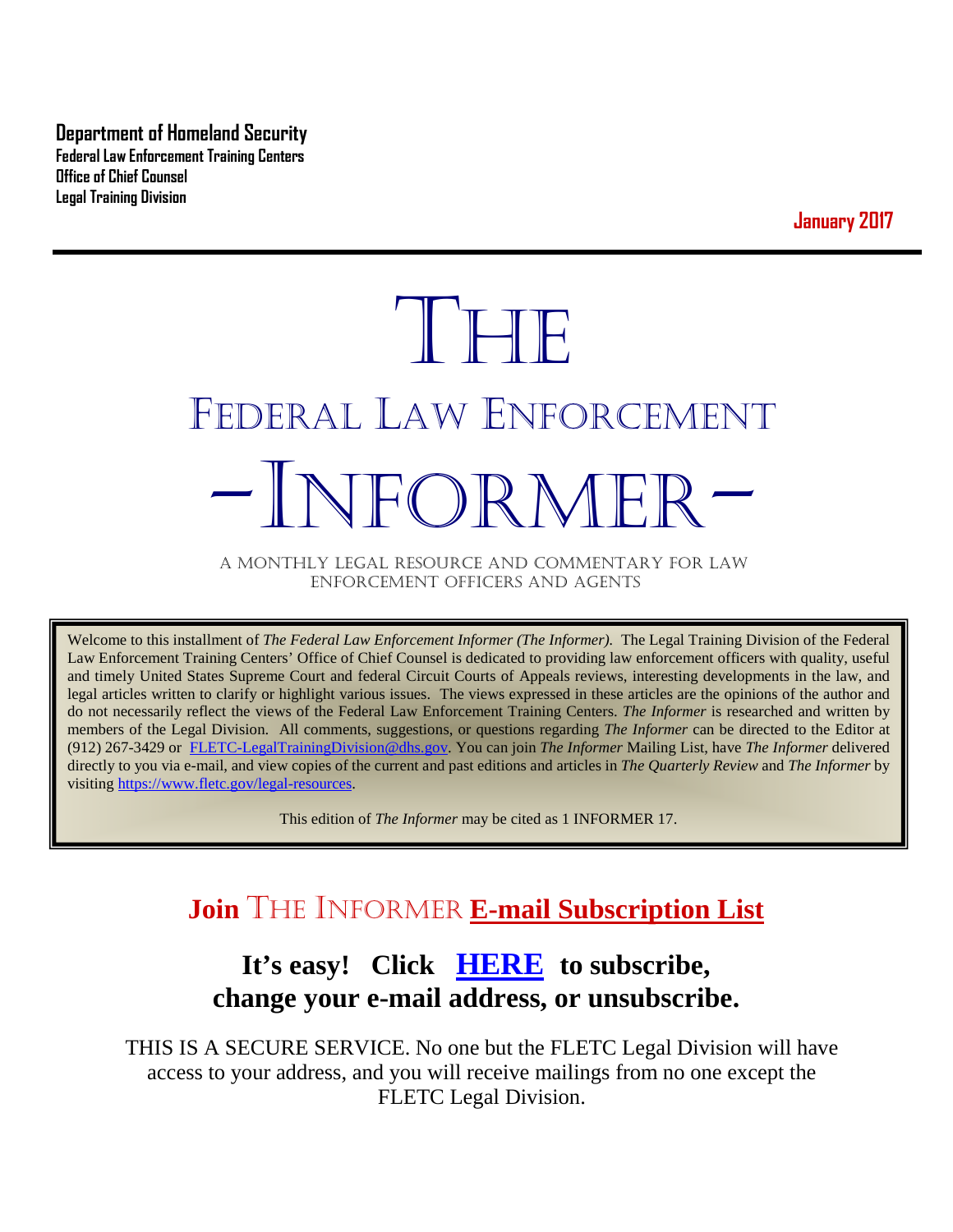# **The Informer – January 2017**

# **Case Summaries**

# **United States Supreme Court**

| <b>White v. Pauly:</b> Whether a police officer violated clearly established law when he                                                                                                                                                                              |
|-----------------------------------------------------------------------------------------------------------------------------------------------------------------------------------------------------------------------------------------------------------------------|
| <b>Circuit Courts of Appeals</b>                                                                                                                                                                                                                                      |
| <b>First Circuit</b>                                                                                                                                                                                                                                                  |
| <b>Corado-Arriaza v. Lynch:</b> Whether the exclusionary rule applies to searches and                                                                                                                                                                                 |
| <b>Second Circuit</b>                                                                                                                                                                                                                                                 |
| <b>United States v. Gilliam:</b> Whether an officer violated the <i>Stored Communications Act</i>                                                                                                                                                                     |
| <b>Third Circuit</b>                                                                                                                                                                                                                                                  |
|                                                                                                                                                                                                                                                                       |
| <b>Fifth Circuit</b>                                                                                                                                                                                                                                                  |
| <b>Cooper v. Brown:</b> Whether a K-9 officer was entitled to qualified immunity after he                                                                                                                                                                             |
| <b>Sixth Circuit</b>                                                                                                                                                                                                                                                  |
| <b>United States v. Abernathy:</b> Whether evidence from a trash pull, by itself, established<br>probable cause to obtain a warrant to search the defendant's house for drugs11                                                                                       |
| <b>Brown v. Battle Creek Police Dept.:</b> Whether officers violated the Fourth Amendment<br>by shooting the plaintiffs' dogs during the execution of a search warrant, and whether it                                                                                |
| <b>Eighth Circuit</b>                                                                                                                                                                                                                                                 |
| United States v. Morgan: Whether information in a search warrant affidavit was stale,<br>whether the defendant had a reasonable expectation of privacy in information contained<br>on his cell phone screen, and whether and officer violated the Fourth Amendment by |
| <b>United States v. Jones:</b> Whether the defendant's incriminating statements were                                                                                                                                                                                  |
| United States v. Wright: Whether officers had reasonable suspicion to conduct a<br>Terry stop and then conduct a warrantless search of the defendant's vehicle17                                                                                                      |
| <b>United States v. Fuehrer:</b> Whether the officer conducted a lawful traffic stop, and<br>whether the officer unlawfully extended the duration of the stop to allow a K-9 sniff18                                                                                  |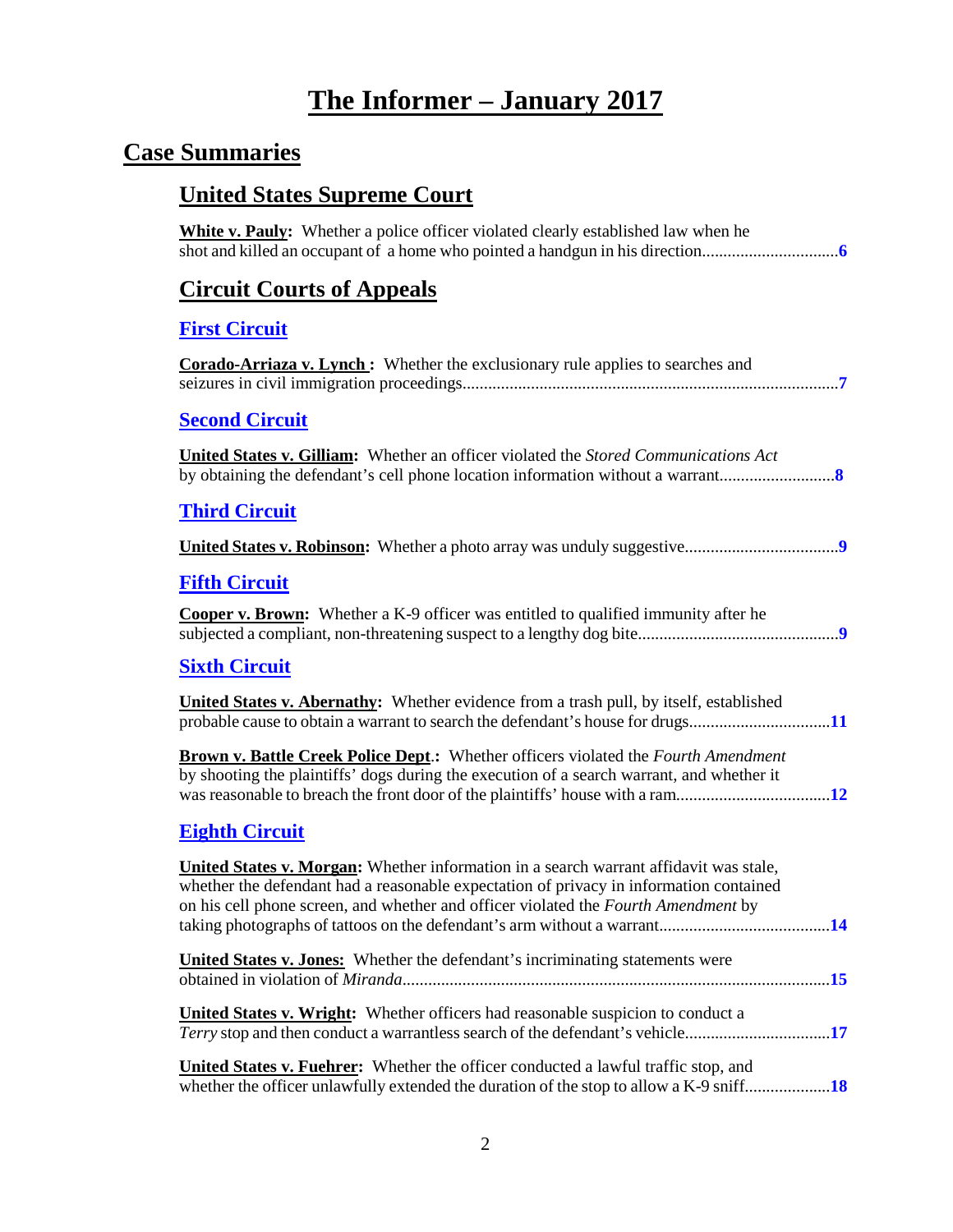#### **[Ninth Circuit](#page-17-1)**

**United States v. Williams:** Whether the booking-questions exception to *Miranda* applied when an officer asked the defendant whether he was a gang member...................**[18](#page-17-2)**

#### **FLETC Informer Webinar Series**

**1. Fourth Amendment Fundamentals** 2-hour webinar presented by Bruce-Alan Barnard, FLETC Legal Division

♦

#### **Date and Time: Monday February 6, 2017, 12:30 p.m. EST**

**To join this webinar: <https://share.dhs.gov/informer>**

**2. Case Law Update**

2-hour webinar presented by Bruce-Alan Barnard, FLETC Legal Division

**Date and Time: Tuesday February 7, 2017, 12:30 p.m. EST**

**To join this webinar:<https://share.dhs.gov/informer>**

#### **3. The Bill of Rights and Law Enforcement**

2-hour webinar presented by Bruce-Alan Barnard, FLETC Legal Division

**Date and Time: Thursday February 9, 2017, 12:30 p.m. EST**

**To join this webinar:<https://share.dhs.gov/informer>**

**4. The Knock and Talk Exception** 2-hour webinar presented by Bruce-Alan Barnard, FLETC Legal Division

**Date and Time: Friday February 10, 2017, 12:30 p.m. EST**

**To join this webinar:<https://share.dhs.gov/informer>** 

**5. Electronic Surveillance Law Overview** 2-hour webinar presented by Bruce-Alan Barnard, FLETC Legal Division

**Date and Time: Friday February 17, 2017, 2:00 p.m. EST**

**To join this webinar:<https://share.dhs.gov/informer>**

**6. The Stored Communications Act: More Holes in the Big Cheese** 2-hour webinar presented by Bruce-Alan Barnard, FLETC Legal Division

**Date and Time: Friday February 24, 2017, 1:00 p.m. EST**

**To join this webinar:<https://share.dhs.gov/informer>**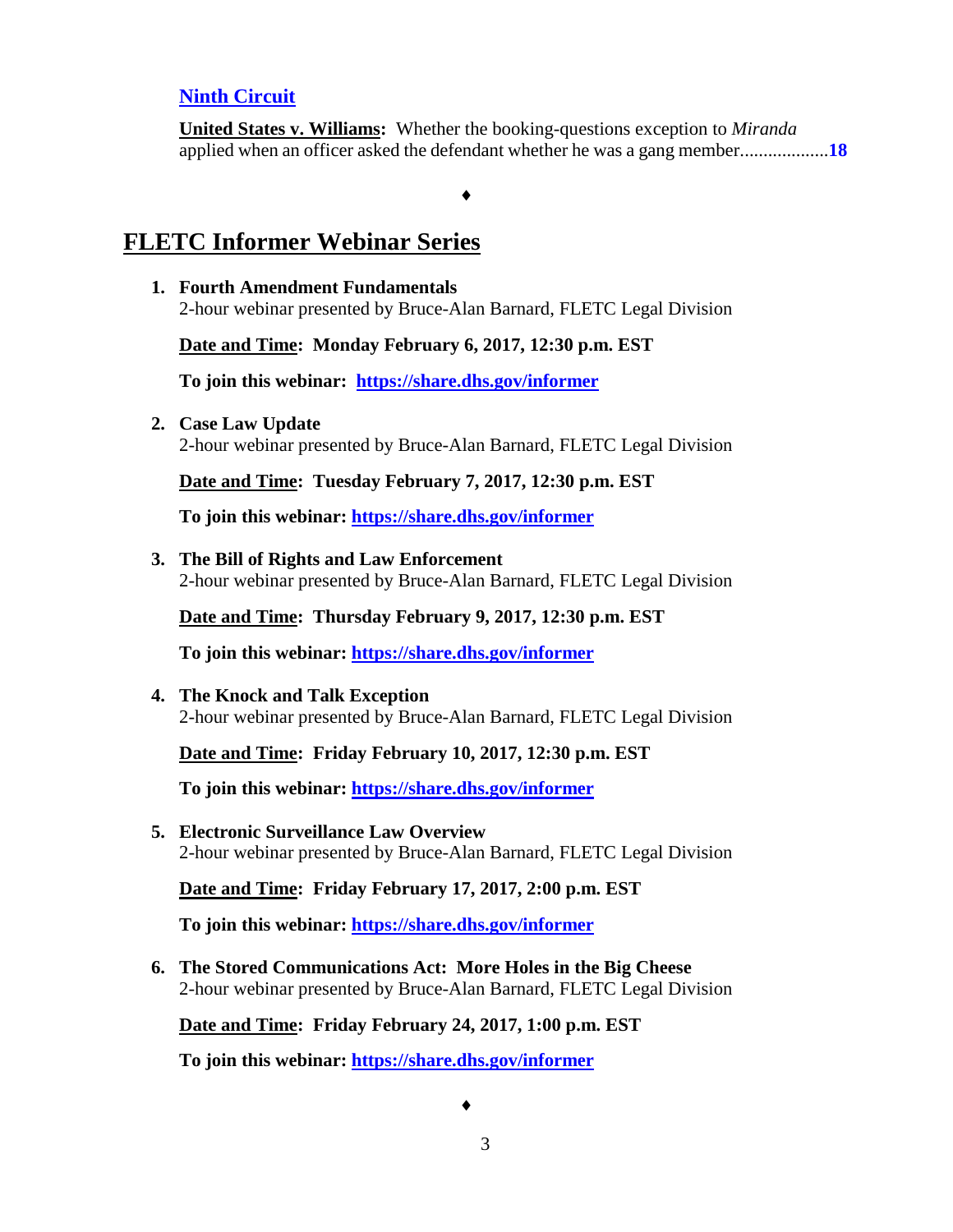## **Bruce's Brownbag Webinar**

Each week, Bruce-Alan Barnard selects a recent Federal case that is "hot off the press" and discusses the impact and possible lessons learned for law enforcement officers. This webinar series is offered intentionally over the lunch break, so pack your lunch on Wednesday, eat at your desk, and join us for an interesting discussion on cases involving the legal aspects of law enforcement. **The site is always running and you can download slides and recordings of previous webinars in the archives on the site.** We hope to see you every Wednesday!

- **1. Wednesday February 1, 2017 - 11:45 a.m. to 12:15 p.m. (EST)**
- **2. Wednesday February 8, 2017 - 11:45 a.m. to 12:15 p.m. (EST)**
- **3. Wednesday February 15, 2017 - 11:45 a.m. to 12:15 p.m. (EST)**
- **4. Wednesday February 22, 2017 - 11:45 a.m. to 12:15 p.m. (EST)**
- **5. Wednesday March 1, 2017 – 11:45 a.m. to 12:15 p.m. (EST)**

**To join Bruce's Brown Bag Webinar: <https://share.dhs.gov/bbw>**

#### **FLETC Informer Rewinds**

When the training schedule does not allow us to provide a "live" webinar, please join us for the broadcast of a previously aired webinar.

♦

- **1. Wednesday February 1, 2017:**  Federal Criminal Discovery - **12:15 p.m. to 1:15 p.m. (EST)** Detentions under the *Summers* Doctrine – **2:30 p.m. to 3:30 p.m. (EST)**
- **2. Wednesday February 8, 2017 - 12:15 p.m. to 1:15 p.m. (EST)** Detentions under the *Summers* Doctrine
- **3. Tuesday February 14, 2017 – 1:30 p.m. to 4:30 p.m. (EST)**  NPS Legal Update
- **4. Wednesday February 15, 2017 - 12:15 p.m. to 2:15 p.m. (EST)** Case Law Update
- **5. Tuesday February 21, 2017 - 1:30 p.m. to 2:30 p.m. (EST)** Self-Incrimination and *Miranda*
- **6. Wednesday February 22, 2017 – 12:15 p.m. to 2:15 p.m. (EST)** Electronic Surveillance Law Overview
- **7. Monday February 27, 2017, - 12:00 p.m. to 2:00 p.m. (EST)** Fourth Amendment Fundamentals
- **8. Wednesday March 1, 2017 – 12:15 p.m. to 2:15 p.m. (EST)** The Stored Communications Act: More Holes in the Big Cheese

To join a Rewind webinar: **<https://share.dhs.gov/informer>**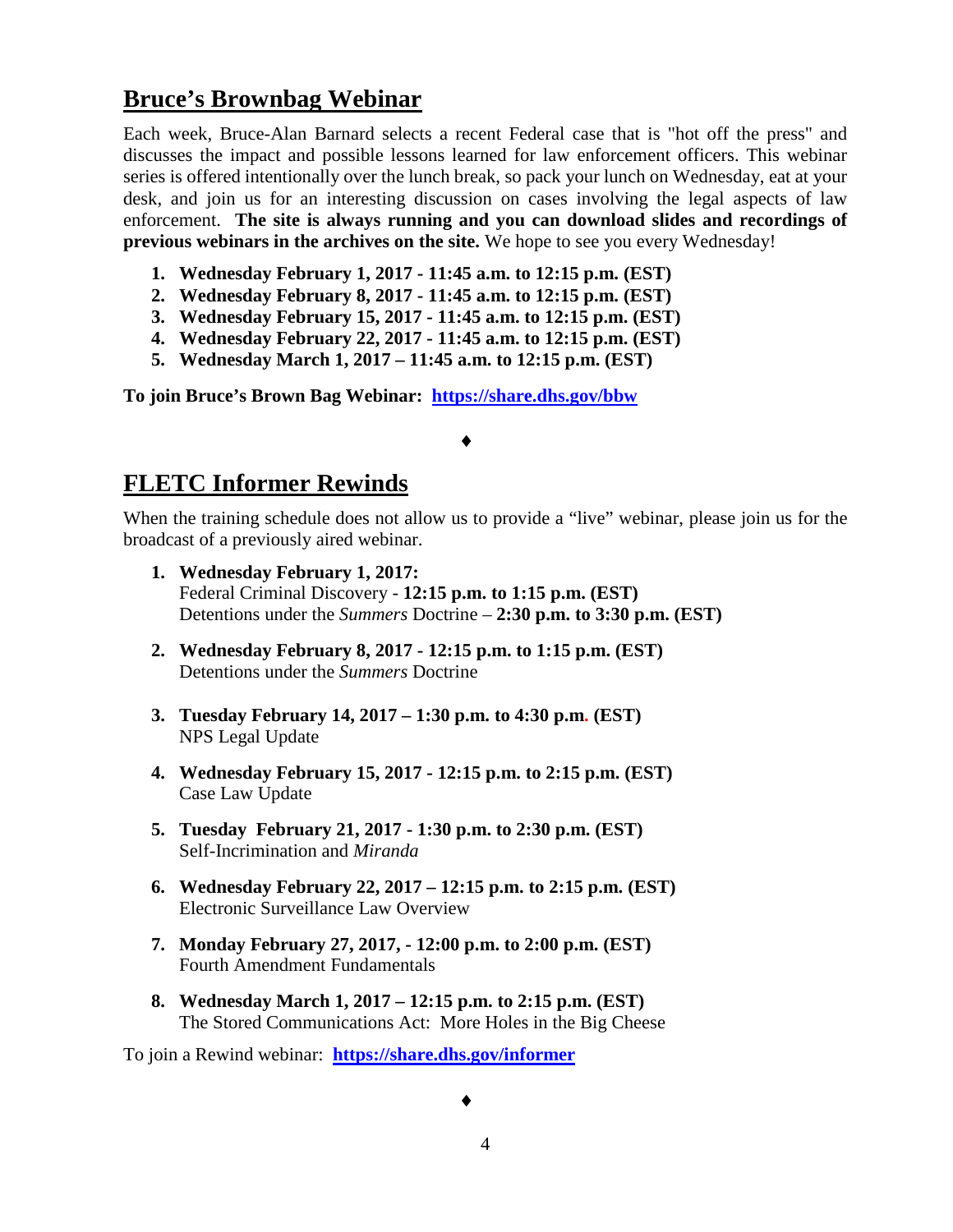**Please check the FLETC Webinar Schedule and News section at: <https://share.dhs.gov/informer> for updates and the most current webinarrelated news.** 

#### ♦

### **To participate in a FLETC Informer Webinar:**

- 1. Click on the link to access the Homeland Security Information Network (HSIN).
- 2. If you have a HSIN account, enter with your login and password information.
- 3. If you do not have a HSIN account click on the button next to "Enter as a Guest."
- 4. Enter your name and click the "Enter" button.
- 5. You will now be in the meeting room and will be able to participate in the webinar.
- 6. Even though meeting rooms may be accessed before a webinar, there may be times when a meeting room is closed while an instructor is setting up the room.
- 7. Training certificates will be provided at the conclusion of each webinar.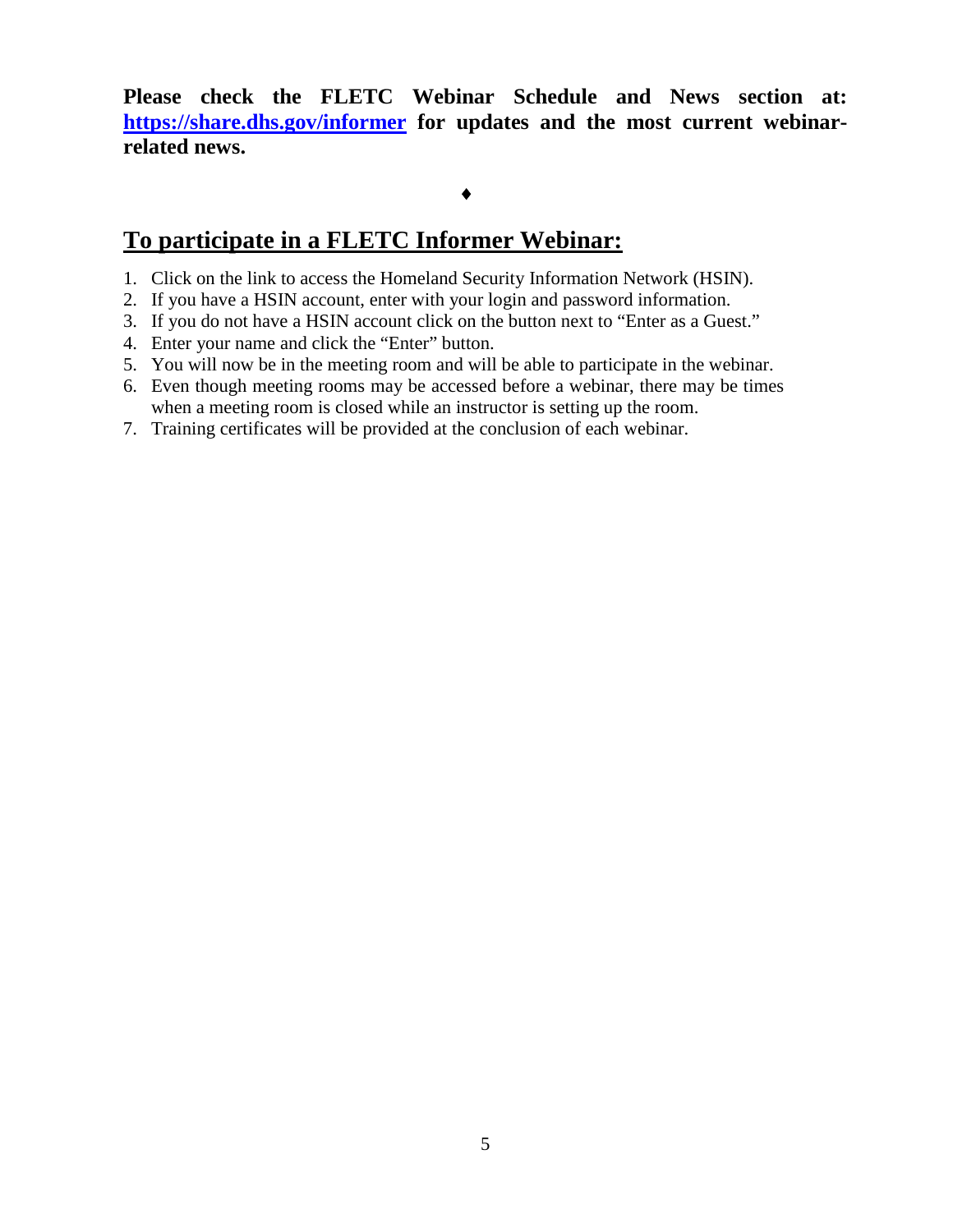# CASE SUMMARIES

# United States Supreme Court

#### <span id="page-5-1"></span><span id="page-5-0"></span>**White v. Pauly, 2017 U.S. LEXIS 5 (U.S. Jan. 9, 2017)**

Two police officers went to Daniel Pauly's house to investigate a road-rage incident that had occurred earlier that night. The officers made verbal contact with Daniel Pauly and his brother, Samuel, who remained inside the house. A third officer, Ray White, arrived at Pauly's house several minutes later. As Officer White approached the house, someone from inside yelled, "We have guns," and then Daniel Pauly stepped out the back door and fired two shotgun blasts. A few seconds later, Samuel Pauly opened a window and pointed a handgun in Officer White's direction. Officer White shot and killed Samuel Pauly.

Pauly's estate filed a lawsuit against the officers, claiming the officers violated the *Fourth Amendment* by using excessive force against him.

The District Court and the Tenth Circuit Court of Appeals denied the officers qualified immunity. The officers appealed to the United States Supreme Court.

The Court, which decided the case without oral arguments from the parties, vacated the Tenth Circuit Court of Appeals' judgment and remanded the case.

First, the court noted that qualified immunity is appropriate when an officer's conduct does not violate a clearly established statutory or constitutional right of which a reasonable person would have known. Qualified immunity was designed to protect "all but the plainly incompetent or those who knowingly violate the law." Second, the court reiterated that "clearly established law" should not be defined "at a high level of generality," but instead it must be "particularized" to the facts of the case. Third, the Court stated that the lower court failed to identify a case where an officer acting under similar circumstances as Officer White was held to have violated the *Fourth Amendment*. Instead, the Court found that the lower court relied upon *Graham v. Connor*, *Tennessee v. Garner*, and other use of force cases, which only outline excessive force principles at a general level. The court added that this was not a case where it was obvious that there was a violation of clearly established law under *Garner* and *Graham*. Finally, the court found that Officer White arrived to scene late, and it was not clearly established that the *Fourth Amendment* requires an officer to second-guess the earlier steps already taken by fellow officers in situations like the one Officer White faced here.

While the Court vacated the Tenth Circuit's judgment, the Court recognized that Pauly's estate could still prevail after the case was remanded. Specifically, the Court commented that Pauly's estate could claim that Officer White witnessed deficient performance by the other officers and should have realized that corrective action was necessary before he used deadly force. The Court took no position on this potential claim, as neither the District Court nor the Tenth Circuit had addressed the issue.

For the Court's opinion: [https://www.supremecourt.gov/opinions/16pdf/16-67\\_2c8f.pdf](https://www.supremecourt.gov/opinions/16pdf/16-67_2c8f.pdf)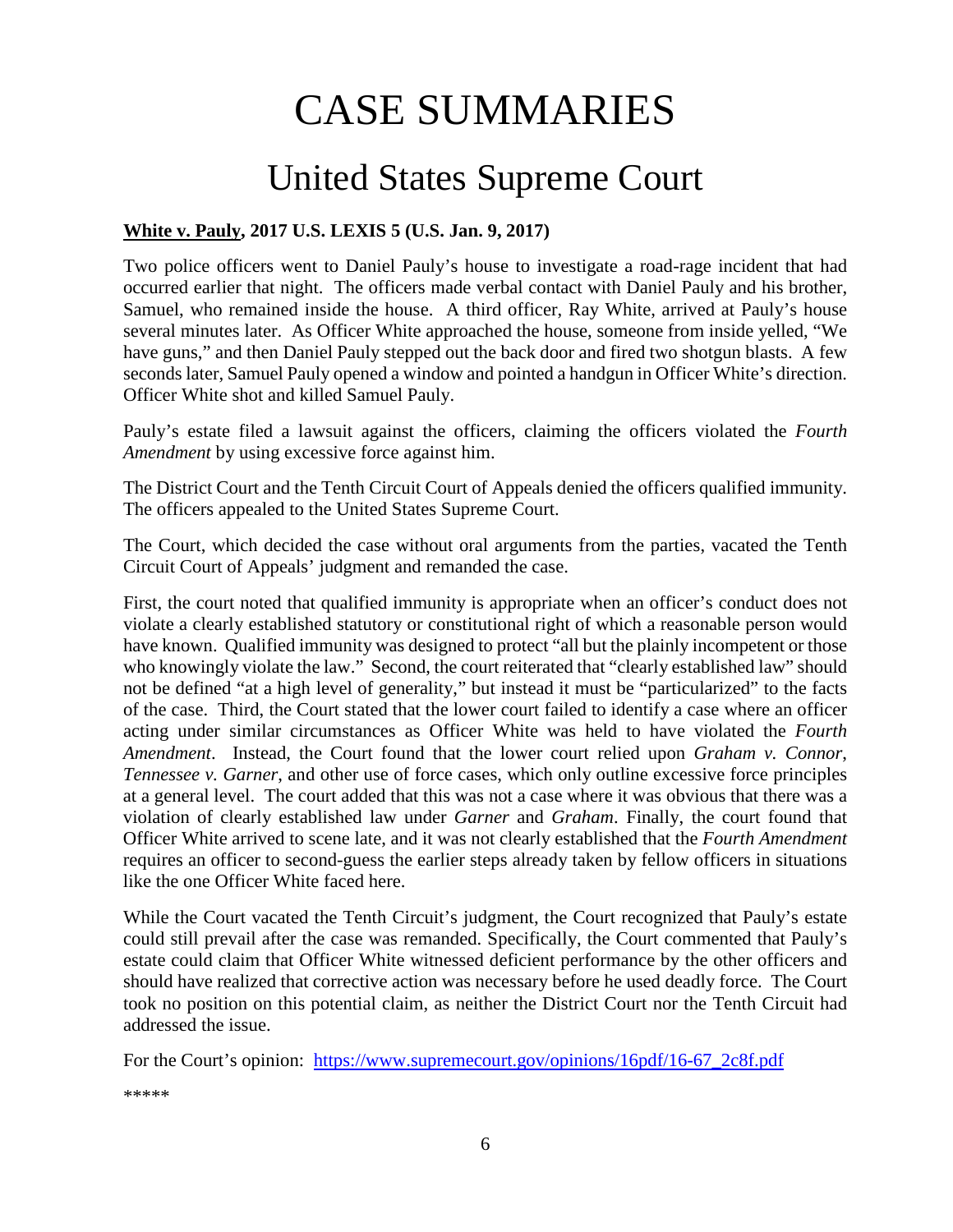# Circuit Courts of Appeal

# <span id="page-6-0"></span>**First Circuit**

#### <span id="page-6-1"></span>**Corado-Arriaza v. Lynch, 2016 U.S. App. LEXIS 22501 (1st Cir. Dec. 19, 2016)**

Immigration and Customs Enforcement (ICE) agents went to a restaurant to apprehend Gustavo Gomez. While searching for Gomez, the agents encountered the defendant, whom they believed to be Gomez. The defendant gave the agents a Guatemalan driver's license that instead identified him as Gustavo Corado-Arriaza. The agents handcuffed the defendant while they questioned him about his identify. The agents also searched the defendant's pockets and his wallet. When the agents asked the defendant whether he had a green card, the defendant answered, "No." At some point, the defendant told the agents his passport was in his jacket. After the agents retrieved the jacket, they asked the defendant how he had come to the United States. The defendant told the agents he had arrived on a visa. The agents eventually learned the defendant had overstayed his visa and arrested him.

The Department of Homeland Security (DHS) served the defendant with a Notice to Appear that charged him with removability on the basis that he had remained in the United States beyond the six months permitted by his B-2 visa. The government submitted a copy of the defendant's passport and an Arrival/Departure Form (Form I-94), to support its position.

The defendant filed a motion to suppress his passport and the Form I-94, claiming that the ICE agents subjected him to an unlawful arrest, search, and interrogation when they encountered him at the restaurant.

The Immigration Judge (IJ) denied the defendant's motion to suppress. After the Board of Immigration Appeals (BIA) affirmed the IJ's ruling, the defendant appealed to the First Circuit Court of Appeals.

The Supreme Court has held that the exclusionary rule generally does not apply in removal proceedings unless the alien can show "egregious violations of the *Fourth Amendment*." In this case, without deciding whether the ICE agents violated the *Fourth Amendment*, the court noted that even if they had, the agents' conduct was not "egregious." The court agreed with the BIA, which rejected the defendant's argument that he had established egregiousness because he felt intimidated, not free to leave, and the agents were visibly armed. The court did not articulate the precise conduct that would rise to the level of an egregious violation, but explained the agents' conduct in this case fell short of that standard.

The court also rejected the defendant's argument that suppression was warranted because the ICE agents allegedly violated two DHS regulations when they arrested him. As before, while not deciding whether the agents violated the regulations, even if they had, the court concluded that such regulatory violations do not provide aliens a right to suppress evidence in removal proceedings.

For the court's opinion: [http://cases.justia.com/federal/appellate-courts/ca1/15-2227/15-2227-](http://cases.justia.com/federal/appellate-courts/ca1/15-2227/15-2227-2016-12-19.pdf?ts=1482181209) [2016-12-19.pdf?ts=1482181209](http://cases.justia.com/federal/appellate-courts/ca1/15-2227/15-2227-2016-12-19.pdf?ts=1482181209)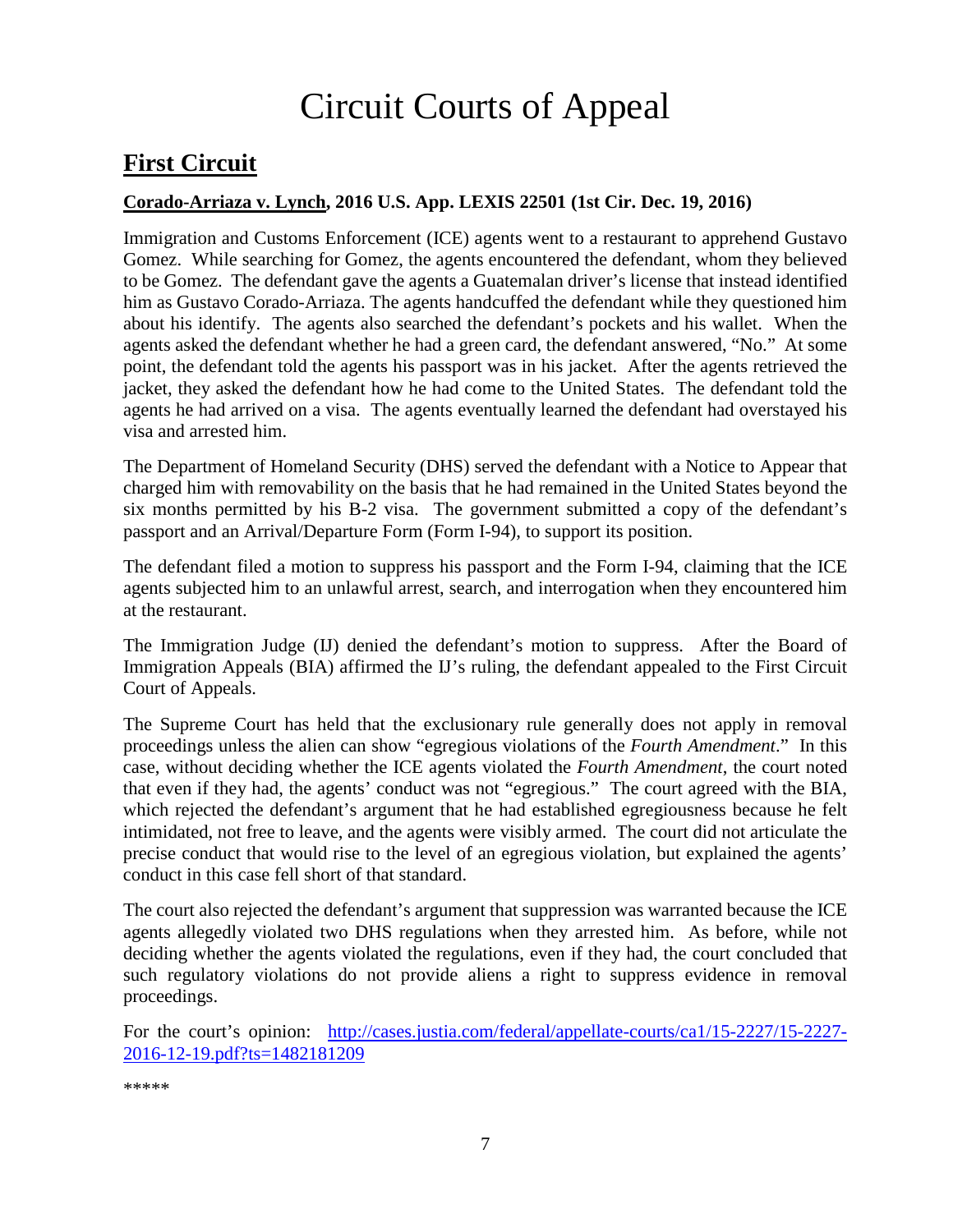# <span id="page-7-0"></span>**Second Circuit**

#### <span id="page-7-1"></span>**United States v. Gilliam, 842 F.3d 801 (2d Cir. N.Y. 2016)**

Jasmin, a sixteen-year old minor, worked for Gilliam as a prostitute in Maryland. Jasmin traveled with Gilliam to New York City to work as a prostitute after Gilliam threatened to require her fifteen-year old sister to work as a prostitute if Jasmin refused.

When Jasmin did not return home, her foster mother reported her missing to the police in Maryland. An investigator interviewed Jasmin's social worker who expressed concern that Jasmin was being forced into prostitution by Gilliam. The social worker based her concern on conversations with Jasmin's biological mother. The investigator then spoke with Jasmin's biological mother who told the investigator she had recently communicated with Gilliam. According to Jasmin's biological mother, Gilliam told her that he was planning to take Jasmin to New York City to work as a prostitute.

Later that day, the investigator contacted Sprint, Gilliam's cell phone service provider. The investigator told Sprint that he was investigating a missing child who was being prostituted and requested GPS location information for Gilliam's cell phone. Sprint complied with the investigator's request and provided real-time GPS location on Gilliam to the investigator. The investigator passed this information on to law enforcement officers in New York City who located and arrested Gilliam while he was walking down the street with Jasmin.

The government charged Gilliam with sex trafficking and prostitution-related offenses.

Gilliam argued that the law enforcement officers violated the *Stored Communications Act (SCA), 18 U.S.C. § 2702(c)(4)* by obtaining his GPS location information without a warrant.

The court disagreed, holding that exigent circumstances existed that allowed the investigator to obtain Gilliam's GPS location information without a warrant. *Section 2702(c)(4)* provides:

> A provider . . . may divulge a record or other information pertaining to a subscriber . . . (not including the contents of communications covered by other subsections);

> (4) to a governmental entity, if the provider, in good faith, believes that an emergency involving danger of death or serious physical injury to any person requires disclosure without delay of information relating to the emergency.

First, the court held that Sprint's disclosure of Gilliam's GPS location information constituted "other information" within the meaning of *§ 2702(c)(4)*.

Second, the court held it was reasonable for the Maryland investigator to obtain Gilliam's cell phone location information without a warrant because exigent circumstances existed. Based on the investigator's discussions with Jasmin's foster mother, social worker, and biological mother, the investigator had a substantial basis to believe that Gilliam had compelled Jasmin to travel to New York City to work as a prostitute. The court cited several cases from various federal circuits, which have held that exploitation of a minor for prostitution poses a significant risk of serious bodily injury.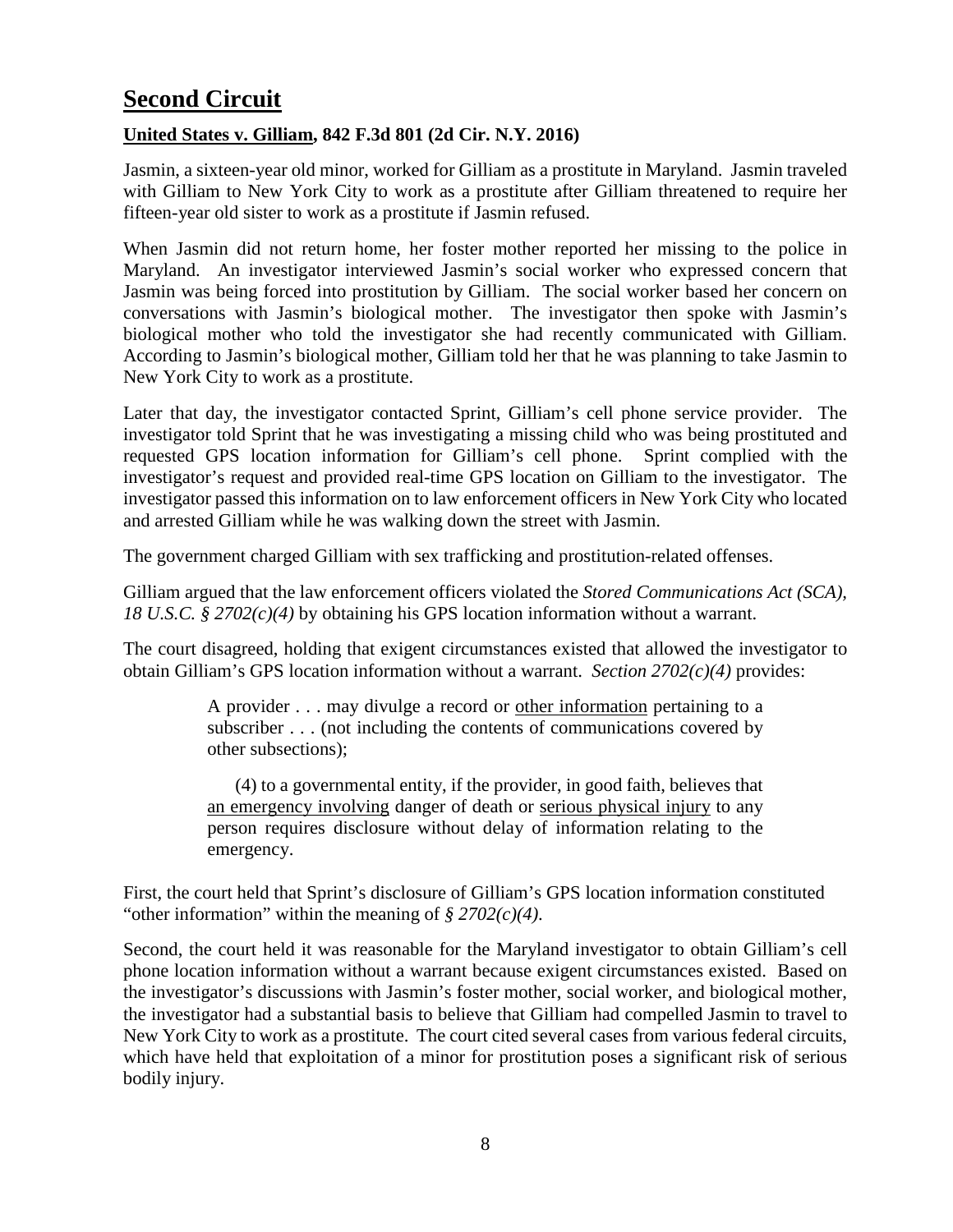For the court's opinion: [http://cases.justia.com/federal/appellate-courts/ca2/15-387/15-387-](http://cases.justia.com/federal/appellate-courts/ca2/15-387/15-387-2016-12-01.pdf?ts=1480606210) [2016-12-01.pdf?ts=1480606210](http://cases.justia.com/federal/appellate-courts/ca2/15-387/15-387-2016-12-01.pdf?ts=1480606210)

\*\*\*\*\*

# <span id="page-8-0"></span>**Third Circuit**

#### <span id="page-8-1"></span>**United States v. Robinson, 2016 U.S. App. LEXIS 22458 (3d Cir. Pa. Dec. 19, 2016)**

A police officer prepared a photo array<sup>[1](#page-8-4)</sup> that included Robinson's photograph and showed it to the victim of an armed robbery. The witness identified Robinson from the photo array, and the government charged Robinson with robbery.

Robinson argued the photo array that was used to identify him violated the *Due Process Clause* of the *Fifth Amendment* because it was unduly suggestive. Specifically, Robinson claimed that his photograph was noticeably lighter than the others, and that he was the only one wearing a shirt with a collar.

The suggestiveness of a photo array depends on several factors, to include whether the defendant's photograph is so different from the other photographs that it suggests the defendant is the one who committed the crime. The Court of Appeals agreed with the District Court, which held that the differences in the photographs were "slight," and were not unduly suggestive. The court found that the difference in lighting was "within the range of variation of all the photographs, some of which are darker than the others," while the presence of a collar did not stand out among the "variation in necklines of the shirts" in the array's other photographs.

For the court's opinion: [http://cases.justia.com/federal/appellate-courts/ca3/15-1402/15-1402-](http://cases.justia.com/federal/appellate-courts/ca3/15-1402/15-1402-2016-12-19.pdf?ts=1482175812) [2016-12-19.pdf?ts=1482175812](http://cases.justia.com/federal/appellate-courts/ca3/15-1402/15-1402-2016-12-19.pdf?ts=1482175812)

\*\*\*\*\*

# <span id="page-8-2"></span>**Fifth Circuit**

#### <span id="page-8-3"></span>**Cooper v. Brown, 2016 U.S. App. LEXIS 23314 (5th Cir. Miss. Dec. 27, 2016)**

An officer stopped Cooper on suspicion of driving under the influence (DUI). During the stop, Cooper fled on foot into a residential neighborhood. The officer did not pursue Cooper because there was a passenger in his patrol car, and because DUI is a misdemeanor offense. Instead, the officer requested backup, provided Cooper's description, and explained that Cooper was a DUI suspect on foot.

A short time later, Officer Brown arrived with his police dog, Sunny, a Belgian Malinois. Sunny quickly located Cooper hiding between two houses. Although the parties disputed whether Sunny initiated the attack on his own, or whether Officer Brown directed Sunny to attack Cooper, the following facts were not disputed after Sunny initially bit Cooper: Sunny continued biting Cooper for one to two minutes. During that time, Cooper did not attempt to flee or to strike Sunny. Officer Brown ordered Cooper to show his hands and to submit to him. When Officer Brown issued that

<span id="page-8-4"></span><sup>&</sup>lt;sup>1</sup> On January 6, 2017, the United States Department of Justice, Office of the Deputy Attorney General issued a memorandum entitled, Eyewitness Identification: Procedures for Conducting Photo Arrays. For the DOJ memo: <https://www.justice.gov/opa/press-release/file/923201/download>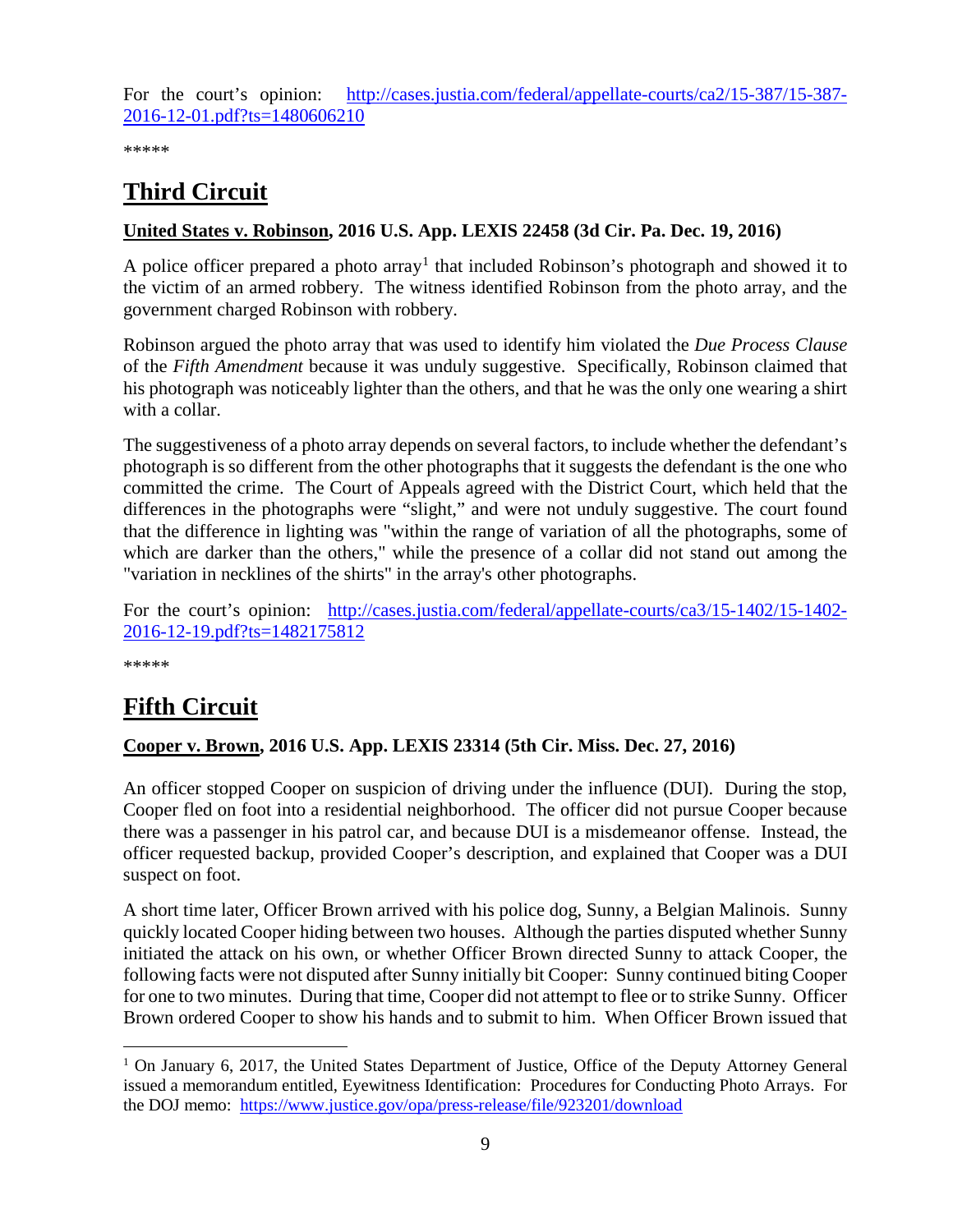order, Cooper's hands were on Sunny's head. Officer Brown saw Cooper's hands and knew that Cooper had no weapon. Officer Brown then ordered Cooper to roll onto his stomach, and Cooper complied. However, Officer Brown did not order Sunny to release the bite until after he had finished handcuffing Cooper. As a result of the bite, Cooper suffered severe injuries to his lower leg.

Cooper sued Officer Brown claiming that Brown's use of force was objectively unreasonable under the *Fourth Amendment*.

Officer Brown argued that he was entitled to qualified immunity, claiming his application of force against Cooper was objectively reasonable under the circumstances.

The court applied the factors outlined in *[Graham v. Connor](https://supreme.justia.com/cases/federal/us/490/386/case.html)* to the facts in this case and held that it was objectively unreasonable for Officer Brown to allow Sunny to continue biting Cooper because Cooper was a compliant, non-threatening arrestee.

In *Graham*, the U.S. Supreme Court concluded the reasonableness of an officer's use of force depends upon the severity of the crime at issue, whether the suspect poses an immediate threat to the safety of the officers or others, and whether the suspect is actively resisting arrest or attempting to evade arrest by flight.

While the court found that DUI is a serious offense, which favored Officer Brown, the court held that the other factors weighted heavily in Cooper's favor.

First, no reasonable officer could conclude that Cooper posed an immediate threat to Officer Brown or others. Cooper was not suspected of committing a violent offense, and Officer Brown testified that the original officer, when calling for backup, had not warned that Cooper might be violent. In addition, Officer Brown could see Cooper's hands and knew he had no weapon. Finally, Brown's own expert testified that there was no evidence that would have led a reasonable officer to believe that Cooper was a threat.

Second, Cooper was not actively resisting arrest, attempting to flee, or trying to strike Sunny. The only act of "resistance" that Officer Brown identified was Cooper's failure to show his hands. However, at the time, Cooper's hands were visible to Officer Cooper on Sunny's head. Given that Sunny was still latched onto Cooper's leg at the time, Cooper's failure to raise his hands could not be characterized as "active resistance." The court added that even if Brown offered any resistance, it ended quickly, when Officer Brown ordered Cooper to roll onto his stomach, and Cooper complied with that order. At that point, no reasonable officer could believe that Cooper was actively resisting arrest; to the contrary, Cooper was actively complying, and Brown still did not command Sunny to release the bite. Finally, Officer Brown's own expert conceded that there was no reason for Officer Brown to permit Sunny to continue attacking once Cooper was on his stomach.

The court concluded that at the time of the incident it was clearly established that it was objectively unreasonable to subject a compliant, non-threatening arrestee to a lengthy dog attack.

For the court's opinion: [http://cases.justia.com/federal/appellate-courts/ca5/16-60042/16-60042-](http://cases.justia.com/federal/appellate-courts/ca5/16-60042/16-60042-2016-12-27.pdf?ts=1482885035) [2016-12-27.pdf?ts=1482885035](http://cases.justia.com/federal/appellate-courts/ca5/16-60042/16-60042-2016-12-27.pdf?ts=1482885035)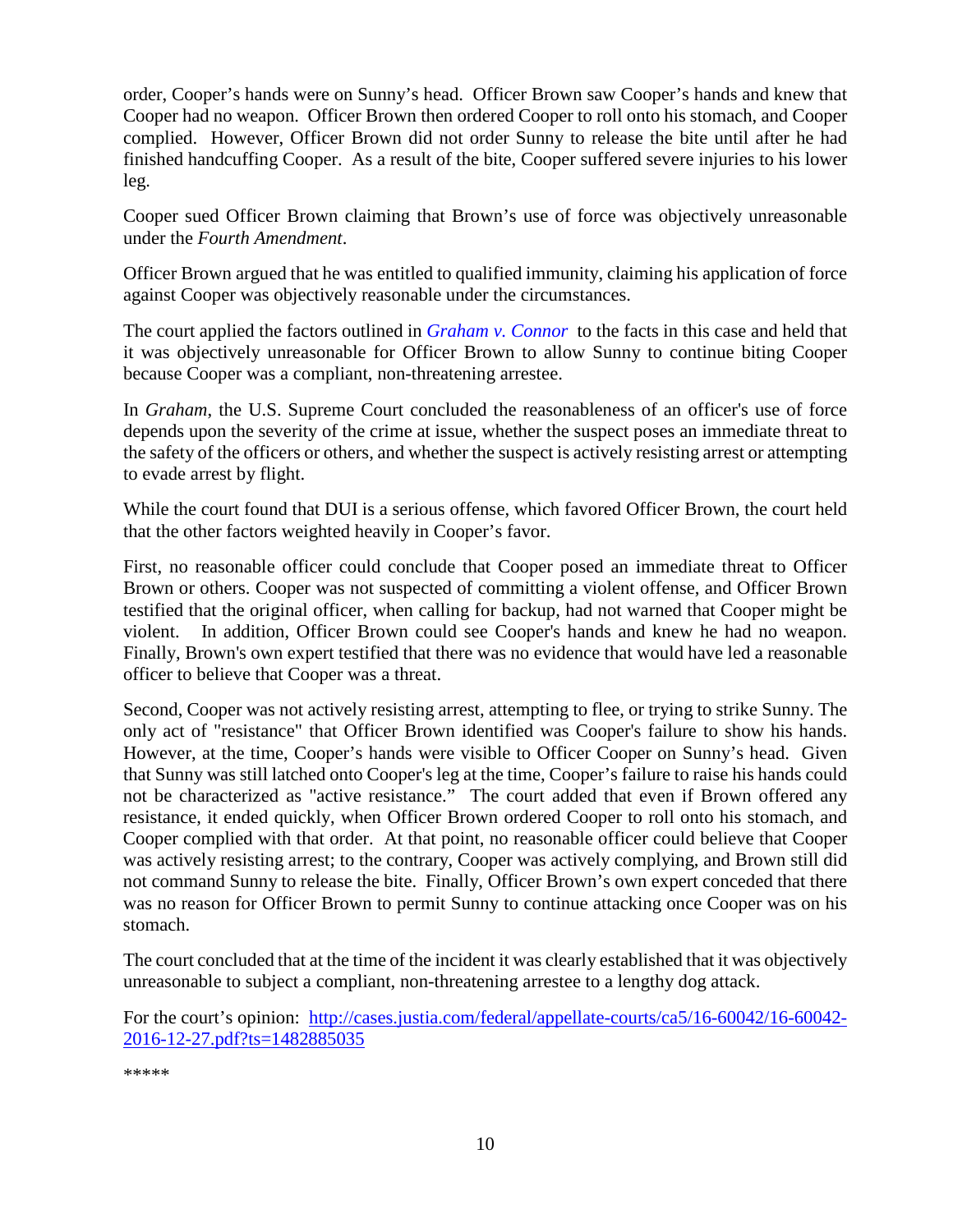# <span id="page-10-0"></span>**Sixth Circuit**

#### <span id="page-10-1"></span>**United States v. Abernathy, 843 F.3d 243 (6th Cir. 2016)**

Officers went to Abernathy's house and searched the trashcans outside the residence looking for evidence connecting Abernathy and his girlfriend to drug trafficking. Inside the trashcans, the officers found several marijuana roaches with marijuana residue and several plastic vacuum packed heat-sealed bags consistent with those used to package marijuana. The plastic bags contained marijuana residue and were marked "T2," a known strain of marijuana.

After discovering this evidence, an officer applied for a warrant to search Abernathy's house. In the affidavit in support of the warrant, the officer referenced the evidence discovered in the trash pull. The officer also included a statement claiming he had received information that Abernathy and his girlfriend were currently engaged in illegal drug activity. Based on the facts presented in the officer's affidavit, a state judge issued the search warrant.

Officers searched Abernathy's house and seized large quantities of marijuana, cocaine, firearms and cash.

The grand jury subsequently indicted Abernathy on drug and weapons charges.

Abernathy filed a motion to suppress the evidence seized from his home.

After a hearing, the district court held that the statement in the officer's affidavit claiming that the officer had received information that Abernathy and his girlfriend were engaged in drug activity was inaccurate and misleading. As result, the district court omitted that statement from the officer's affidavit. The district court nonetheless upheld the search warrant, finding that the evidence discovered from the trash pull, by itself, established probable cause to search Abernathy's house. Abernathy appealed.

First, Abernathy argued that the warrant was overbroad because the affidavit only showed evidence suggesting he possessed marijuana, while the warrant was issued to find evidence of drug trafficking.

The Sixth Circuit Court of Appeals disagreed. It does not matter whether an affidavit establishes probable cause for marijuana possession or marijuana trafficking, as long as the affidavit shows there is a fair probability that marijuana will be found in the place to be searched. Consequently, the court held that the warrant in this case was not overbroad.

Second, Abernathy argued that the warrant was not supported by probable cause. Abernathy claimed the marijuana roaches and T2-laced plastic bags recovered by the officers from the trash pull were insufficient to create a fair probability that drugs would be found in his house.

The court agreed. After the district court omitted a portion of the search warrant affidavit because it contained misleading and inaccurate information, the only evidence the affidavit contained supporting probable cause were "several" marijuana roaches and T2-laced plastic bags the officers recovered from the trash pull at Abernathy's house.

In the Sixth Circuit, it is well established that drug paraphernalia recovered from a trash pull establishes probable cause to search a home when combined with other evidence of the resident's involvement in drug crimes. However, the court had not previously considered whether and under what circumstances trash pull evidence, standing alone, can establish probable cause to search a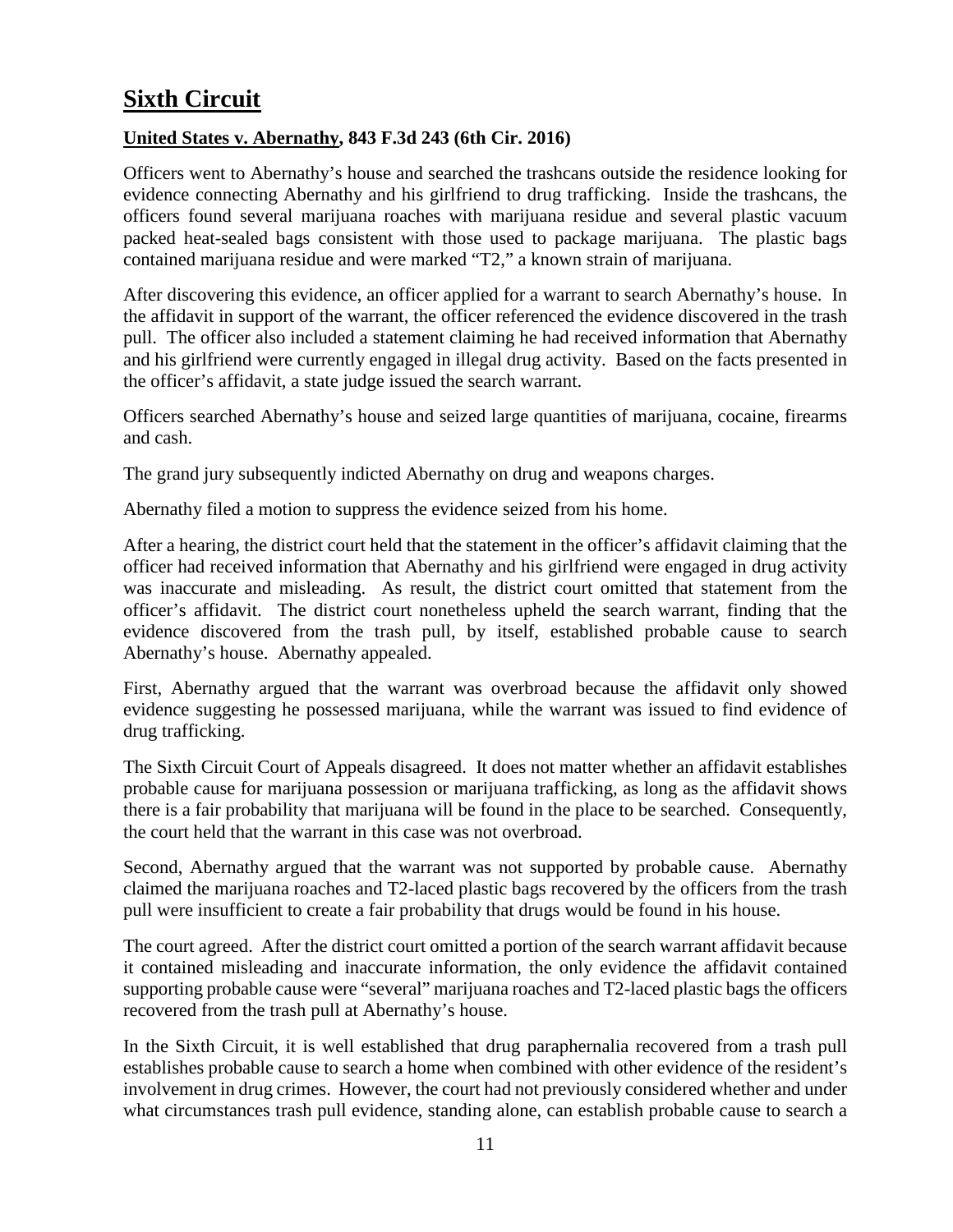home. The court concluded that the evidence recovered from the trash pull, by itself, did not create a fair probability that drugs would be found in Abernathy's home.

First, the trash pull evidence suggested that a small quantity of marijuana might have recently been in Abernathy's house. However, the court found that there was no way of knowing with certainty whether the trash pull evidence came from Abernathy's house at all, and if it did, whether it was recently inside the house. In addition, although the officer who drafted the affidavit knew that Abernathy had been involved in past drug crimes, he did not include those facts in the affidavit. As a result, the judge who issued the search warrant could not consider that information when making his probable cause determination.

Second, the court held that the connection between the small quantity of marijuana paraphernalia recovered from Abernathy's trash and his house was too attenuated to create a fair probability that more drugs were inside the house. Although the trash pull evidence suggested that someone in the residence had smoked marijuana recently, that fact alone does not create an inference that the house contained additional drugs. The court commented that drugs by their nature are usually sold and consumed promptly, so the more probable inference when finding drug refuse in a trash pull is that whatever drugs were previously in the house have been consumed and discarded. Furthermore, it wasimpossible to tell when the marijuana roaches and plastic bags were discarded. Depending on the household, the trash pull evidence could have been put in the garbage anywhere from one day to several weeks earlier. The inability to tell when drugs were last within Abernathy's house diminished any inference that drugs were still inside.

Finally, the court held the good-faith exception to the exclusionary rule did not apply because the officer's affidavit contained information that was found to be inaccurate and misleading by the district court.

For the court's opinion: [http://cases.justia.com/federal/appellate-courts/ca6/16-5314/16-5314-](http://cases.justia.com/federal/appellate-courts/ca6/16-5314/16-5314-2016-12-08.pdf?ts=1481216436) [2016-12-08.pdf?ts=1481216436](http://cases.justia.com/federal/appellate-courts/ca6/16-5314/16-5314-2016-12-08.pdf?ts=1481216436)

\*\*\*\*\*

#### <span id="page-11-0"></span>**Brown v. Battle Creek Police Dep't., 2016 U.S. App. LEXIS 22447 (6th Cir. December 19, 2016)**

Officers obtained a warrant to search Danielle Nesbitt's residence for drugs and drug-related evidence. In the search warrant affidavit, the officer stated he had received information indicating that Vincent Jones, the father of Nesbitt's child lived at the residence and was distributing controlled substances from inside the residence. Nesbitt owned the home and allowed her mother, Cheryl Brown, and Mark Brown to stay in the basement of the residence.

Later that day, officers and members of the city's Emergency Response Team (ERT), conducted a briefing prior to executing the search warrant. At the briefing, the officers discussed Jones' extensive criminal history, which included drug, firearm, and gang-related offenses. The officers knew that Jones was a member of a close-knit, violent gang, and that Jones was rarely by himself. During the briefing, the officers had no information concerning the presence of dogs at Nesbitt's residence.

After the briefing, officers and members of the ERT went to Nesbitt's residence. On the way, the officers discovered that other officers had detained Jones at another location. When the officers arrived at Nesbitt's residence, they encountered Mark Brown in the front yard and detained him.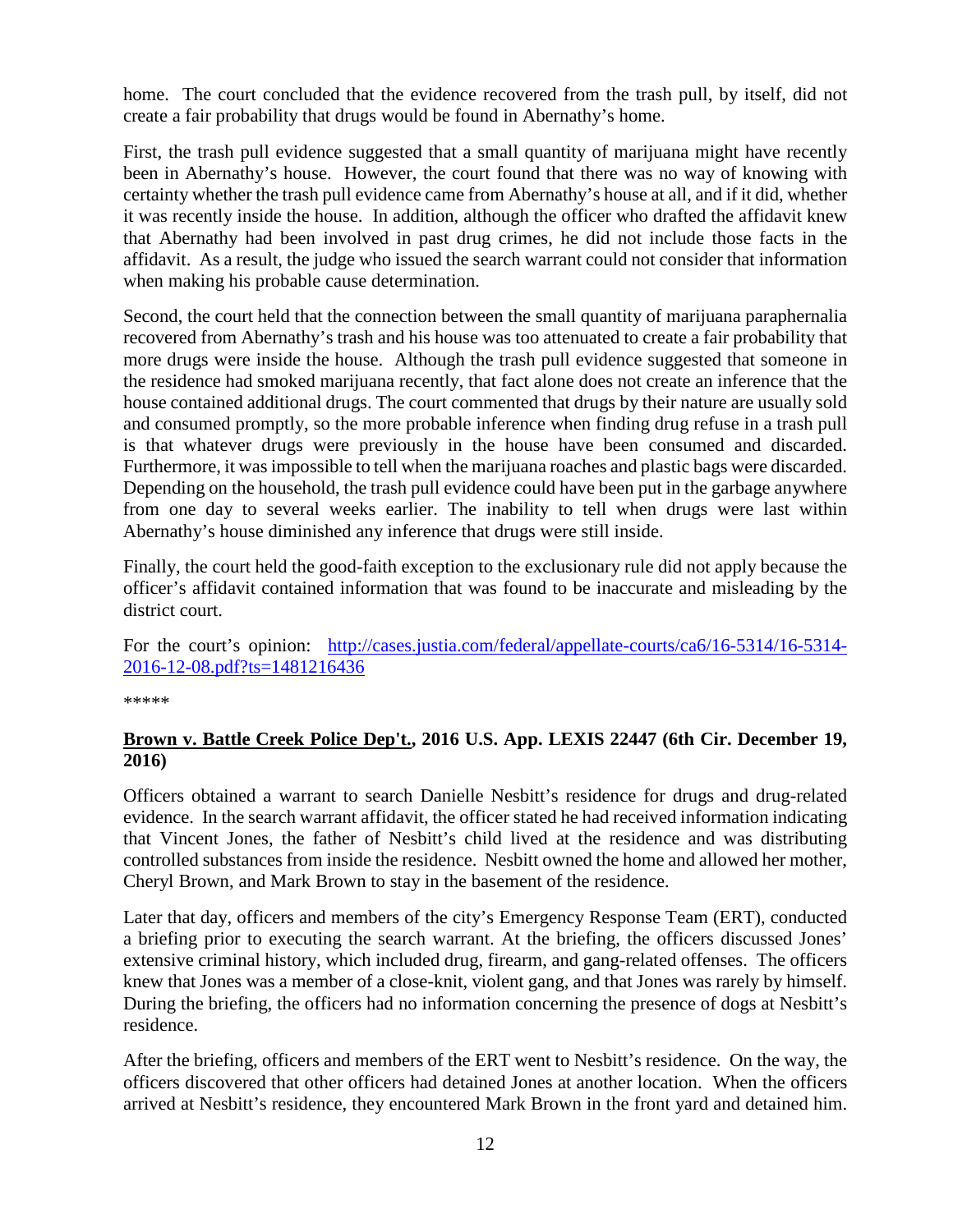During this time, other officers went to the front door, where they saw two dogs through the front window standing on a couch. One dog was a large brown pit bull, weighing approximately 97 pounds, and the second dog was a smaller white pit bull, weighting approximately 53 pounds. One of the officers testified that the dogs were barking aggressively, digging, pawing, and jumping up at the window. After the officers breached the front door with a ram, the brown pit bull jumped off the couch and lunged at an officer, while the white pit bull went down the stairs into the basement. The officer shot the brown pit bull, which then retreated down the stairs to the basement. The officer went down the stairs into the basement and shot the brown pit bull as the dog stood at the bottom of the staircase, barking at the officers. The officer then shot the white pit bull while it was standing in the basement barking at the officers. After being shot, the white pit bull ran into the back corner of the basement, where another officer shot it because it started to move out of the corner in his direction. After being shot by the officers, the dog ran behind the furnace. One of the officers stated that because of the "numerous holes in the dog," and because he did not want to see it suffer, he fired one last shot to put the dog out if its misery.

The Browns sued the officers, claiming that the officers violated the *Fourth Amendment* by unlawfully killing their dogs.

First, the court held that a dog is property, and the unreasonable seizure of that property is a violation of the *Fourth Amendment*.

Second, the court held that at the time of the incident, it was clearly established that unreasonably killing a person's dog was an unconstitutional seizure of property under the *Fourth Amendment*.

Third, the court held that a police officer's use of deadly force against a dog while executing a warrant to search a home for illegal drug activity is reasonable under the *Fourth Amendment* when, given the totality of the circumstances and viewed from the perspective of an objectively reasonable officer, the dog poses an imminent threat to the officer's safety. After applying this standard to the facts of the case, the court concluded that the two pit bulls posed an imminent threat to the officers; therefore, the officers acted reasonably in shooting and killing the dogs. The officer shot the first dog after it lunged at the officer after he breached the front door. Afterward, the dog went into the basement where it prevented the officers from safety sweeping the basement for any individuals that might be hiding there. The officers shot the second pit bull while it was standing in the middle of the basement, barking at the officers. The court concluded that like the first dog, the second dog prevented the officers from safely sweeping the basement for anyone that might be hiding there. In addition, the court found that Vincent Jones posed a serious threat to the officers' safety given his criminal history, known gang affiliations, possession and use of firearms, and the fact that he was known to be actively distributing cocaine and heroin from the residence. Although the officers discovered that Jones had been detained as they were en route to the residence, the officers knew it was highly likely that other members of the gang could be in the residence at the time of the search warrant execution.

The Browns also claimed the City was liable for damages because it failed to adequately train officers on how to recognize whether a dog is dangerous and how to use non-deadly methods to restrain dogs during search warrant executions.

The court disagreed. First, the court commented the Brown's claim could not succeed because the officers lawfully seized the dogs during the execution of the search warrant. Second, the Browns failed to provide any evidence demonstrating prior instances of unconstitutional dog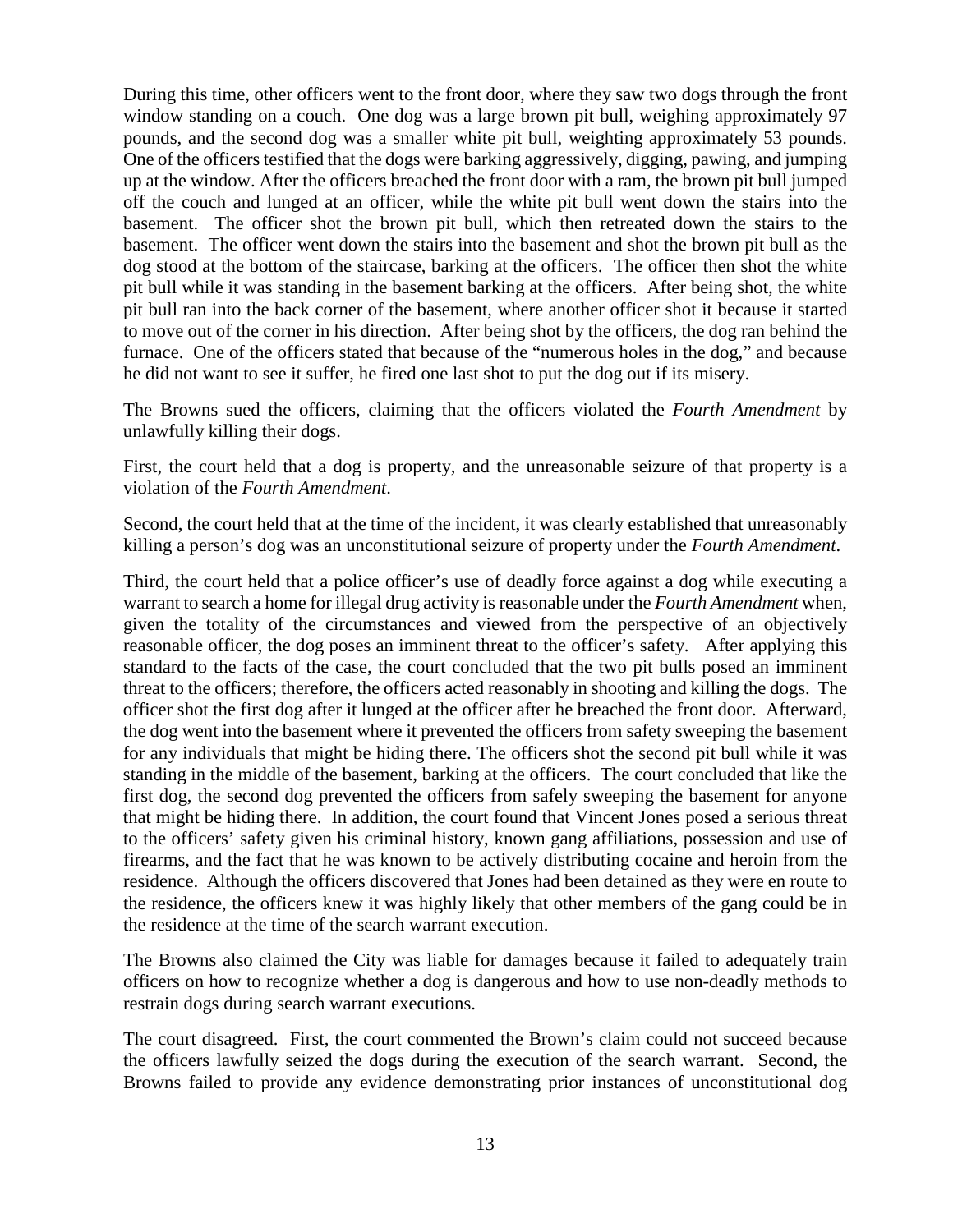shootings by the City's police officers, or that the City knew about, sanctioned, or encouraged an unofficial "tally system" among the officers concerning dog shootings.

Finally, the Browns claimed the officers acted unreasonably by breaching the front door with a ram when Mark Brown was present, and offered the front door key to the officers prior to the breach.

Again, the court disagreed. Although Vincent Jones had already been detained, the officers did not know what other gang members might be inside the residence. In addition, the officers were not required to use keys provided by Brown because the officers would have no way of knowing if they were the correct keys. If Brown had given officers the wrong keys, the resulting delay could have given someone inside the house the opportunity to destroy evidence or time to prepare an attack on the officers.

For the court's opinion: [http://cases.justia.com/federal/appellate-courts/ca6/16-1575/16-1575-](http://cases.justia.com/federal/appellate-courts/ca6/16-1575/16-1575-2016-12-19.pdf?ts=1482166836) [2016-12-19.pdf?ts=1482166836](http://cases.justia.com/federal/appellate-courts/ca6/16-1575/16-1575-2016-12-19.pdf?ts=1482166836)

\*\*\*\*\*

# <span id="page-13-0"></span>**Eighth Circuit**

#### <span id="page-13-1"></span>**United States v. Morgan, 842 F.3d 1070 (8th Cir. 2016)**

A police officer discovered a computer that offered child pornography by peer-to-peer file sharing. Later that day, the officer identified the computer's internet protocol (IP) address. Twenty-four days later, the officer determined the IP address was assigned to Morgan. Over seven weeks later, a state judge issued a search warrant for Morgan's home, seventy-five days after the IP address was discovered and fifty-one days after the officer connected it to Morgan. Five days later, officers executed the warrant at Morgan's home. The officers also arrested Morgan on an unrelated, outstanding warrant. The arresting officer seized Morgan's cell phone, and while handcuffing him, saw a tattoo on Morgan's wrist.

At the police station, Morgan requested his cell phone so he could contact his employer and his sister, and an officer allowed Morgan to use it. As Morgan scrolled through the contact list, he did not object as the officer stood next to him and viewed the screen on his cell phone. In addition, Morgan spontaneously shared some facts about some of the contacts, and in response, the officer wrote down several names and phone numbers.

During this time, a different officer found images of child pornography on a computer seized from Morgan's home. One image showed a man with a tattooed arm touching a female child's genitalia. The officer who found the images asked Morgan to lift the sleeve of his shirt so that he could photograph his tattoos. Morgan agreed, and without objection, lifted his sleeve. The officer photographed Morgan's tattoos, which matched the tattoos in the images on his computer.

Officers later identified a child from one of the images found on Morgan's computer. Morgan's public Facebook profile led to the profile of a woman that an officer remembered was one of Morgan's cell-phone contacts. The woman's public Facebook profile included an image of her daughter, who resembled the child in the image from Morgan's computer.

The government charged Morgan with child pornography related offenses.

Morgan filed a motion to suppress the evidence discovered by the officers.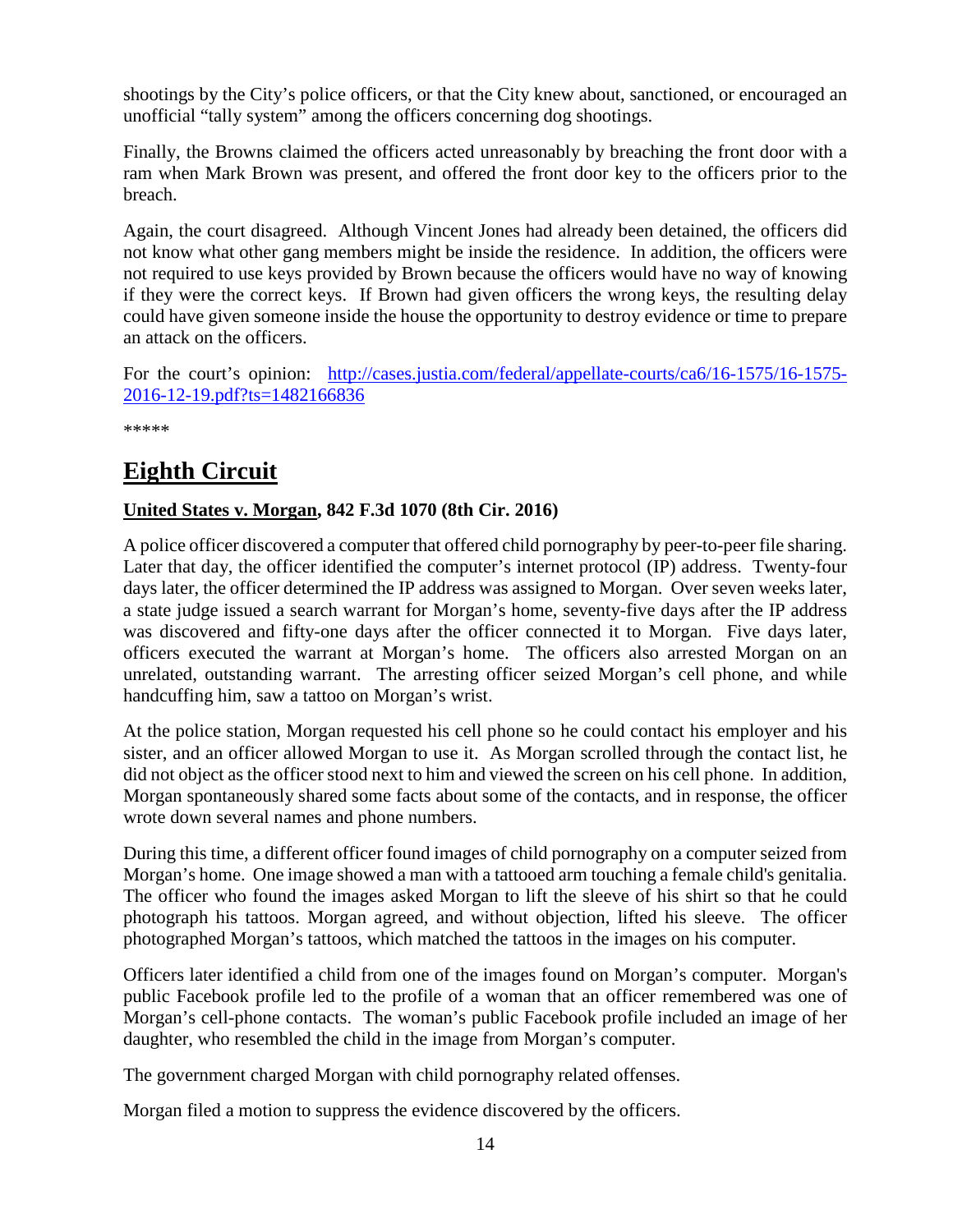First, Morgan argued that the information in the search warrant affidavit was stale because the officers did not apply for the warrant until seventy-five days after identifying his IP address and fifty-one days after associating the IP address to him. As a result, Morgan claimed the officers did not establish probable cause to believe that evidence of a crime would be located in his home at the time of the search.

The court disagreed, finding that periods much longer than seventy-five days have not rendered information stale in computer-based child pornography cases. In addition, the affidavit in support of the warrant attested that collectors of child pornography tend to retain images and that computer programs that download these images often leave file logs, which would tend to show the possession, distribution, or origin of the files.

Second, Morgan argued that the officer violated the *Fourth Amendment* by observing the information on the screen of his cell phone while Morgan scrolled through his contact list.

Again, the court disagreed. A *Fourth Amendment* search occurs when the government intrudes upon an area where a person has a reasonable expectation of privacy. However, when a person knowingly exposes something to the public, there is no protection under the *Fourth Amendment*. Here, the court concluded that Morgan had no reasonable expectation of privacy in his cell phone screen once he made it visible to the public by displaying it in the presence of an officer. The officer allowed Morgan to use his cell phone and Morgan did not object when the officer looked at the screen while Morgan scrolled through the contact list. In addition, the court noted that while this was happening, Morgan spontaneously shared information about his contacts with the officer.

Finally, Morgan argued that the officer violated the *Fourth Amendment* by taking photographs of the tattoos on his arm without a warrant.

A warrantless search is valid if the person subject to the search knowingly and voluntarily consents to it. In this case, the district court found that the officer asked Morgan to move his shirtsleeve so he could photograph Morgan's tattoos, and that Morgan agreed to do so. Based on these facts, the district court concluded that Morgan voluntarily consented to the officer photographing his tattoos and the court of appeals agreed.

For the court's opinion: [http://cases.justia.com/federal/appellate-courts/ca8/16-1525/16-1525-](http://cases.justia.com/federal/appellate-courts/ca8/16-1525/16-1525-2016-12-01.pdf?ts=1480609860) [2016-12-01.pdf?ts=1480609860](http://cases.justia.com/federal/appellate-courts/ca8/16-1525/16-1525-2016-12-01.pdf?ts=1480609860)

\*\*\*\*\*

#### <span id="page-14-0"></span>**United States v. Jones, 842 F.3d 1077 (8th Cir. 2016)**

Police officers responded to a fire at a house where Shalonda Clark and Charles Jones lived together on the White Earth Indian Reservation. After the fire started, Jones walked to a neighbor's house. When an officer went to the neighbor's house, he spoke with Jones who was covered in soot, smelled of smoke, and his clothes appeared to be burned. The officer asked Jones where Clark was, as she had not yet been located. Jones told the officer that Clark was on the couch. After the officer asked how the fire started, Jones said, "I started it." Another officer handcuffed Jones, and while escorting him to a police car, Jones told the officer, "You finally got me." After the officer asked Jones what he meant, Jones replied, "That's all you're getting. I hope I get the max." Although Jones appeared to be under the influence of drugs, he was alert and answered the officers' questions coherently.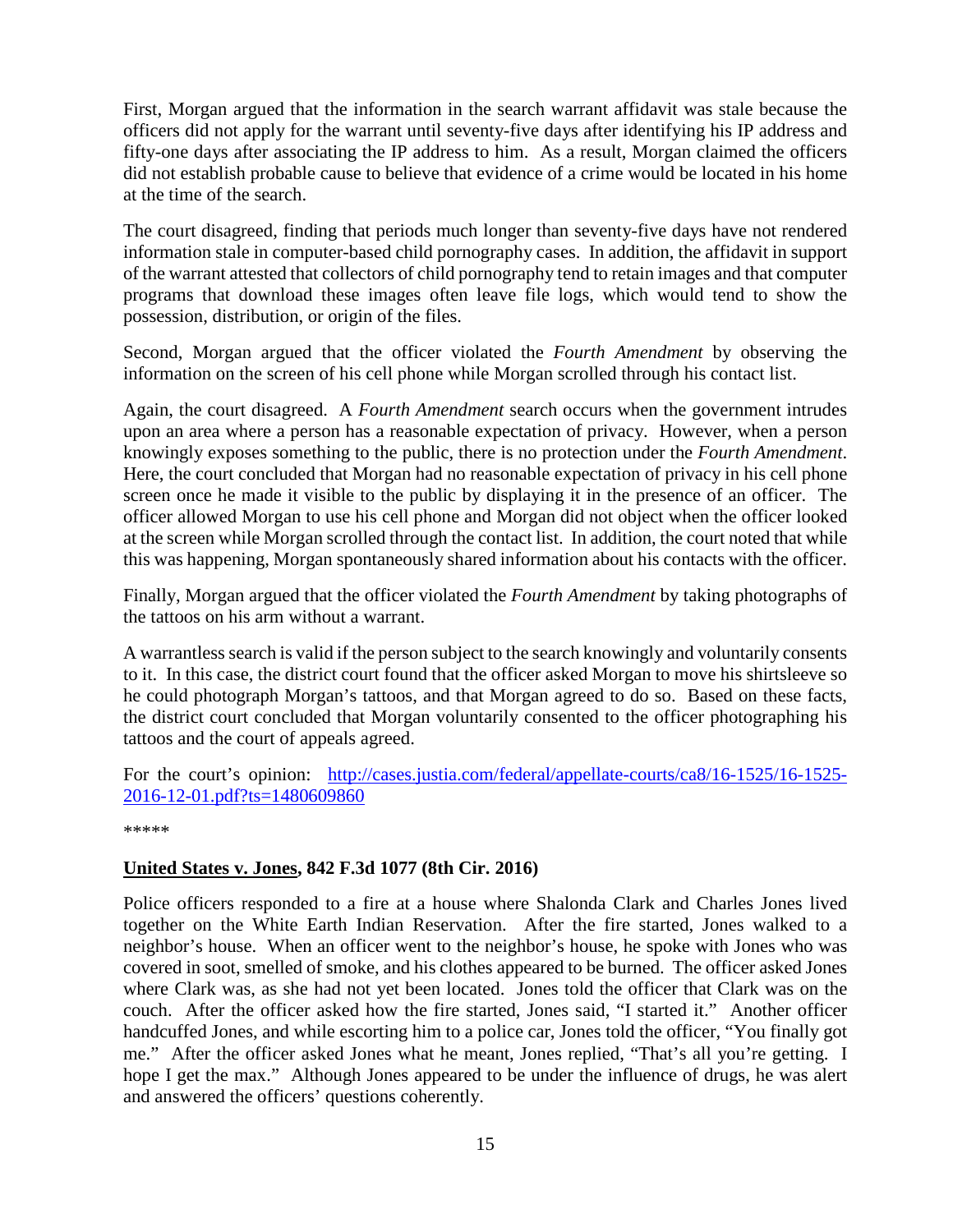The next day, an officer attempted to question Jones after advising him of his *Miranda* rights. The officer told Jones that Clark was dead and they needed to talk. Jones told the officer he had nothing to say and that he wanted to end the interview. The officer told Jones he would take him back to his cell if he did not want to talk. Jones said, "Okay," then added, "She's a wicked bitch and that's it."

After a jury convicted him of second-degree murder, Jones appealed the district court's refusal to suppress the incriminating statements he made to the officers.

First, the court found the district court properly admitted Jones' initial statements to the officer under the public safety exception to the *Miranda* rule. The public safety exception allows a defendant's answer to a question to be admitted into evidence even if he has not first been provided *Miranda* rights as long as the officer's question was to ensure public safety and not merely to elicit testimonial evidence. Here, officer's initial questions served two public safety purposes. First, Clark was still missing when the officer asked Jones where she was. Second, the fire was still burning when the officer asked Jones how it started. As a result, the court concluded the officer's questions addressed public safety concerns, and were not designed to obtain testimonial evidence against Jones.

Second, the court held the district court properly admitted the statements Jones made after the officer handcuffed him. Jones' first statement, "You finally got me," was admissible because it was not made in response to an officer's question. Jones' subsequent statements, "That's all you're going to get. I hope I get the max." were admissible because an officer's request for clarification of a spontaneous statement generally does not amount to interrogation under *Miranda*.

Third, the court held the district court properly found that, even though Jones was intoxicated, the officers had not overborne his will; therefore, Jones' statements were voluntary. Intoxication does not automatically render a confession involuntary. Instead, the test is whether the intoxication caused the defendant's will to be overborne by the officers. In the audio recording of his interview, Jones spoke slowly and appeared to answer some questions unresponsively; however, officers testified that Jones had been coherent for the entire interview.

Finally, the court held the district court properly ruled that Jones' statement, the day after his arrest were admissible because they were spontaneous and unprovoked. After the officer advised Jones of his *Miranda* rights, Jones told the officer he had nothing to say to the officer. The officer stopped his questioning as soon as Jones clearly stated that he wanted to end the interview. Jones' subsequent comment, "She's a wicked bitch and that's it," was spontaneous, not a result of the interrogation by the officer.

For the court's opinion: [http://cases.justia.com/federal/appellate-courts/ca8/15-3647/15-3647-](http://cases.justia.com/federal/appellate-courts/ca8/15-3647/15-3647-2016-12-02.pdf?ts=1480696280) [2016-12-02.pdf?ts=1480696280](http://cases.justia.com/federal/appellate-courts/ca8/15-3647/15-3647-2016-12-02.pdf?ts=1480696280)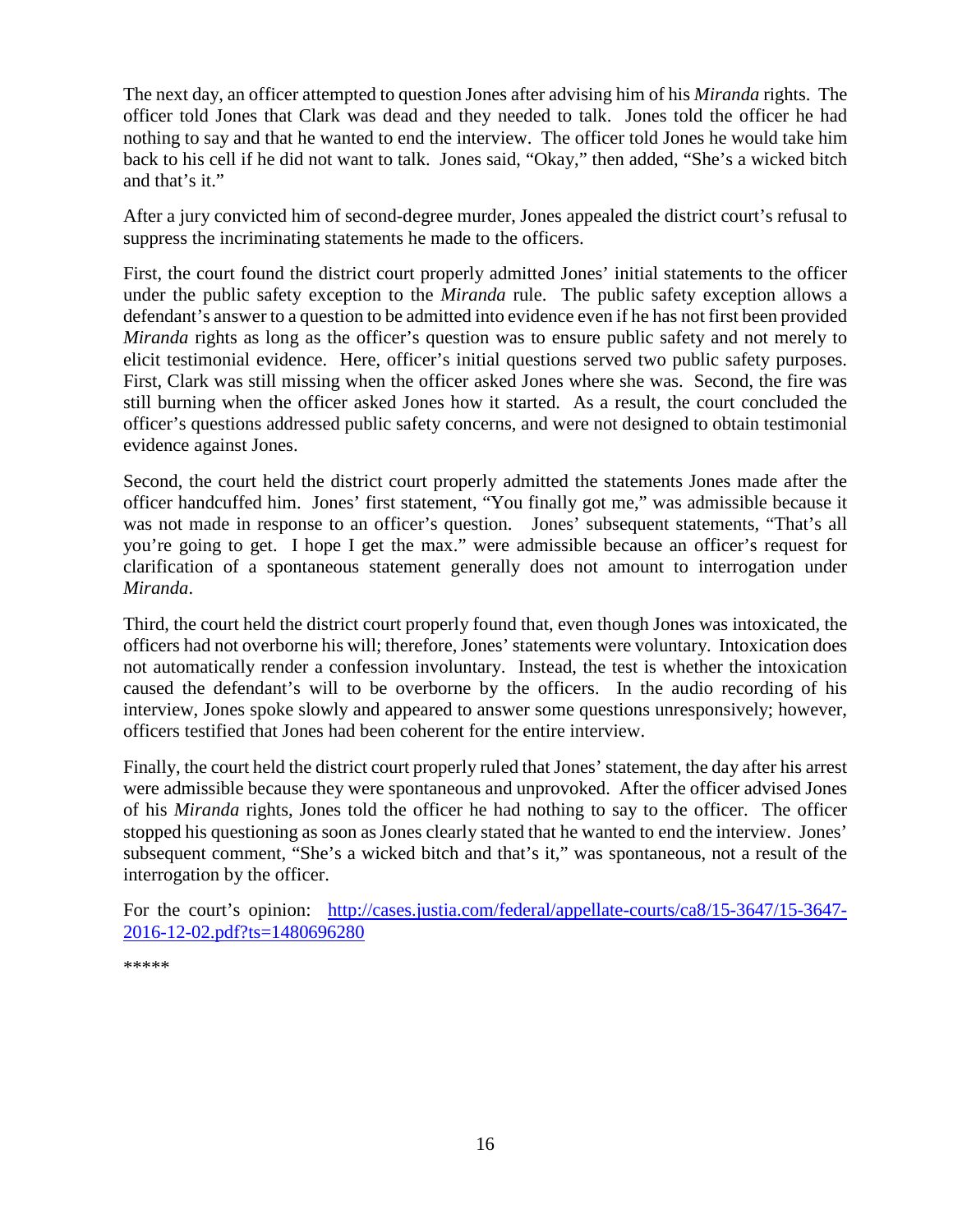#### <span id="page-16-0"></span>**United States v. Wright, 844 F.3d 759 (8th Cir. 2016)**

Officers received information from a confidential informant (CI) that Wright and Victor Brown would be driving from Iowa to Chicago to purchase crack cocaine. Officers corroborated much of the information provided by the CI and conducted surveillance on Brown's residence around the time Brown and Wright were expected to return from Chicago. When Brown and Wright arrived, Brown exited Wright's SUV, and then Wright departed.

Officers followed Wright, who arrived at the parking lot of an apartment complex. A uniformed officer positioned his squad car behind Wright's SUV and shined a spotlight onto the back window. The officer and Wright exited their vehicles and engaged in conversation. During this time, the officer smelled burnt marijuana coming from Wright's person. After placing Wright in the back seat of a squad car, the officer walked around Wright's SUV. The officer saw a marijuana cigar on the front center console and smelled marijuana emanating from the vehicle. Officers searched the SUV and seized the marijuana cigar as well as crack cocaine from the glove compartment.

The government charged Wright with possession with intent to distribute cocaine.

Wright argued the evidence seized from his SUV should have been suppressed because the officers did not have probable cause to enter the apartment complex's curtilage, reasonable suspicion to detain him, or probable cause to search his vehicle.

First, the court held that Wright did not have standing to challenge the officers' entry into the parking lot of the apartment complex because he did not have a reasonable expectation of privacy in that area. Wright did not own or live at the property, nor was he an overnight guest there. Consequently, the court concluded it did not have to determine whether the officers' entry into the parking lot was lawful.

Second, concerning the encounter in the parking lot, the court held the officer's act of shining the spotlight on Wright's car was not a *Fourth Amendment* seizure, and Wright did not claim that the officer seized him by blocking his SUV with his squad car. As a result, the court concluded no suspicion was required when Wright and the officer had their initial conversation. Once the officer smelled the odor of marijuana coming from Wright's person, the court concluded the officer had probable cause to arrest Wright. If the officer had probable cause to arrest Wright at the point, the court found that the officer clearly had reasonable suspicion to detain Wright for further investigation.

The court added that, in any event, the officers had reasonable suspicion to conduct a *Terry* stop on Wright. The CI provided detailed information concerning Brown and Wright, and the officers corroborated much of that information during their surveillance.

Finally, the court held the warrantless search of Wright's SUV was valid under the automobile exception to the warrant requirement. The officer smelled burnt marijuana and saw a marijuana cigar inside the SUV, which established probable cause that the vehicle contained drugs. Once the officer had probable cause to search the SUV for drugs, he had the right to search the glove compartment as a place where drugs could be concealed.

For the court's opinion: [http://cases.justia.com/federal/appellate-courts/ca8/15-3237/15-3237-](http://cases.justia.com/federal/appellate-courts/ca8/15-3237/15-3237-2016-12-23.pdf?ts=1482510657) [2016-12-23.pdf?ts=1482510657](http://cases.justia.com/federal/appellate-courts/ca8/15-3237/15-3237-2016-12-23.pdf?ts=1482510657)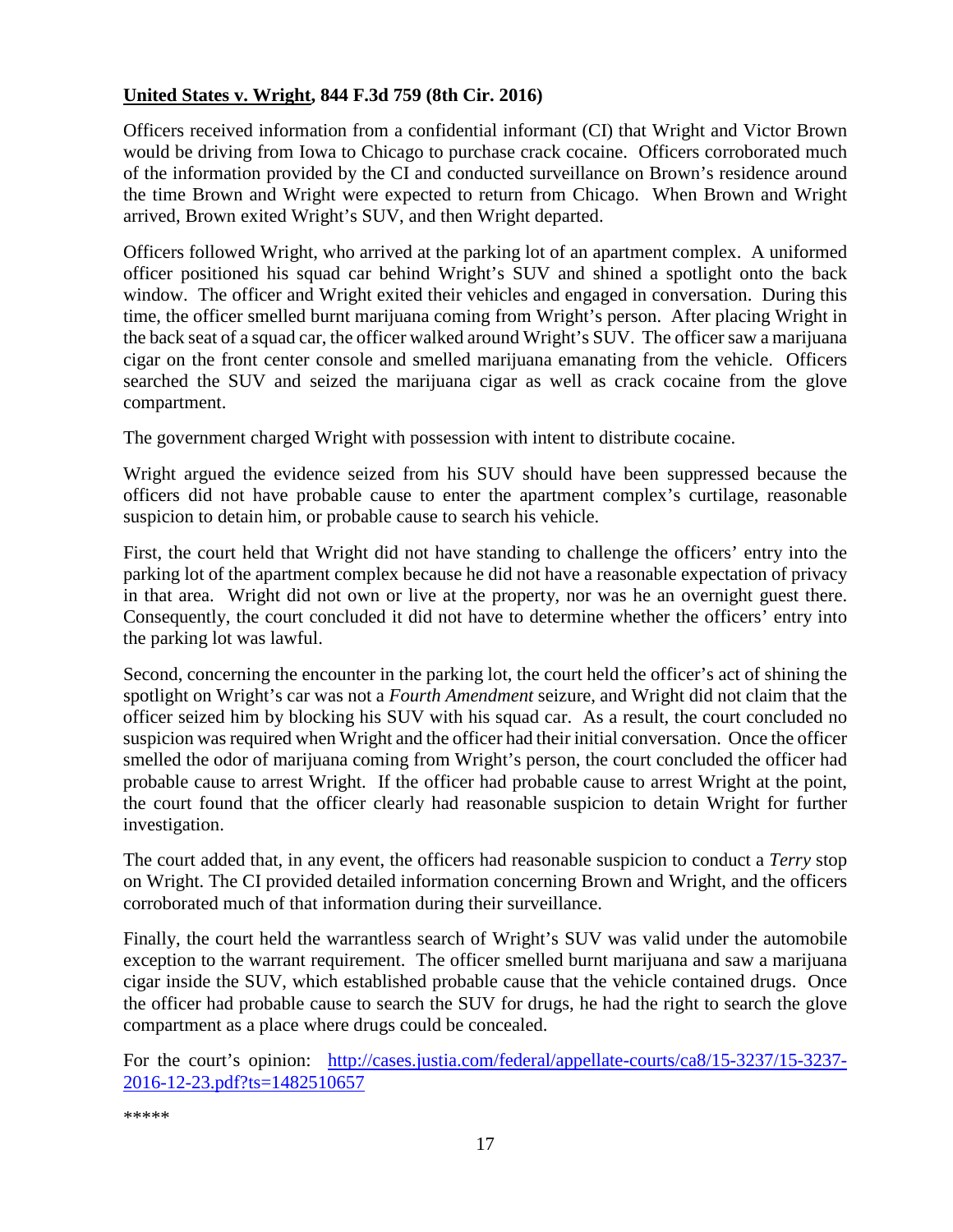#### <span id="page-17-0"></span>**United States v. Fuehrer, 844 F.3d 767 (8th Cir. 2016)**

Officers suspected that Fuehrer was transporting illegal drugs in his vehicle. A uniformed officer stopped Fuehrer after the officer's radar indicated that Fuehrer was driving 66 miles per hour in an area where the speed limit was 65 miles per hour. During the stop, Fuehrer could not provide a driver's license, and the officer asked Fuehrer to sit in his patrol car while he completed the paperwork for the traffic violation. During this time, another officer arrived with a drug-sniffing K-9, which alerted to the presence of drugs in Fuehrer's vehicle. After the first officer completed the tasks related to the stop, the officers searched Fuehrer's vehicle and found methamphetamine.

The government charged Fuehrer with possession with intent to distribute a controlled substance.

Fuehrer argued the evidence seized from his car should have been suppressed because the traffic stop was a pretext stop in violation of the *Fourth Amendment*.

The court disagreed. Once an officer establishes probable cause, a traffic stop is objectively reasonable, and the officer's ulterior motivation for the stop is not relevant. In addition, if an officer observes a traffic violation, no matter how minor, there is probable cause to stop the vehicle. Here, the officer established probable cause to believe Fuehrer was speeding. It was not relevant that the officer's subjective intent was to stop Fuehrer so the drug dog could conduct a sniff around Fuehrer's vehicle.

Fuehrer further argued that the officer unlawfully extended the duration of the stop while the K-9 officer directed his dog sniff the exterior of his car.

The court disagreed. As long as a traffic stop is not extended to allow officers to conduct a dog sniff, the dog sniff is lawful. Here, the K-9 officer arrived within two-minutes of the stop. Because Fuehrer did not have a driver's license, the first officer asked Fuehrer to sit in his patrol car while he completed the paperwork. The officer completed the tasks related to the stop and wrote Fuehrer a warning ticket after the dog sniff was completed and the dog had alerted to the presence of narcotics. There was no evidence that the dog sniff unlawfully prolonged the stop beyond what was necessary to complete the stop for the initial speeding offense.

For the court's opinion: [http://cases.justia.com/federal/appellate-courts/ca8/16-1248/16-1248-](http://cases.justia.com/federal/appellate-courts/ca8/16-1248/16-1248-2016-12-28.pdf?ts=1482942655) [2016-12-28.pdf?ts=1482942655](http://cases.justia.com/federal/appellate-courts/ca8/16-1248/16-1248-2016-12-28.pdf?ts=1482942655)

\*\*\*\*\*

# <span id="page-17-1"></span>**Ninth Circuit**

#### <span id="page-17-2"></span>**United States v. Williams, 842 F.3d 1143 (9th Cir. 2016)**

Antonio Gilton was arrested for murder, conspiracy to commit murder, discharge of a firearm at an occupied motor vehicle, and possession of a firearm by a convicted felon. After a San Francisco homicide inspector advised Gilton of his *Miranda* rights, Gilton invoked his right to counsel. The inspector stopped questioning Gilton and transported him to county jail, where Gilton was placed in a holding cell. Several hours later, another officer removed Gilton from the cell and asked Gilton whether he was a gang member. Gilton told the officer that he was affiliated with a local gang. Based on Gilton's statement, the officer classified him as a gang member on two jail intake forms. In classifying Gilton as a gang member, the officer also relied on Gilton's